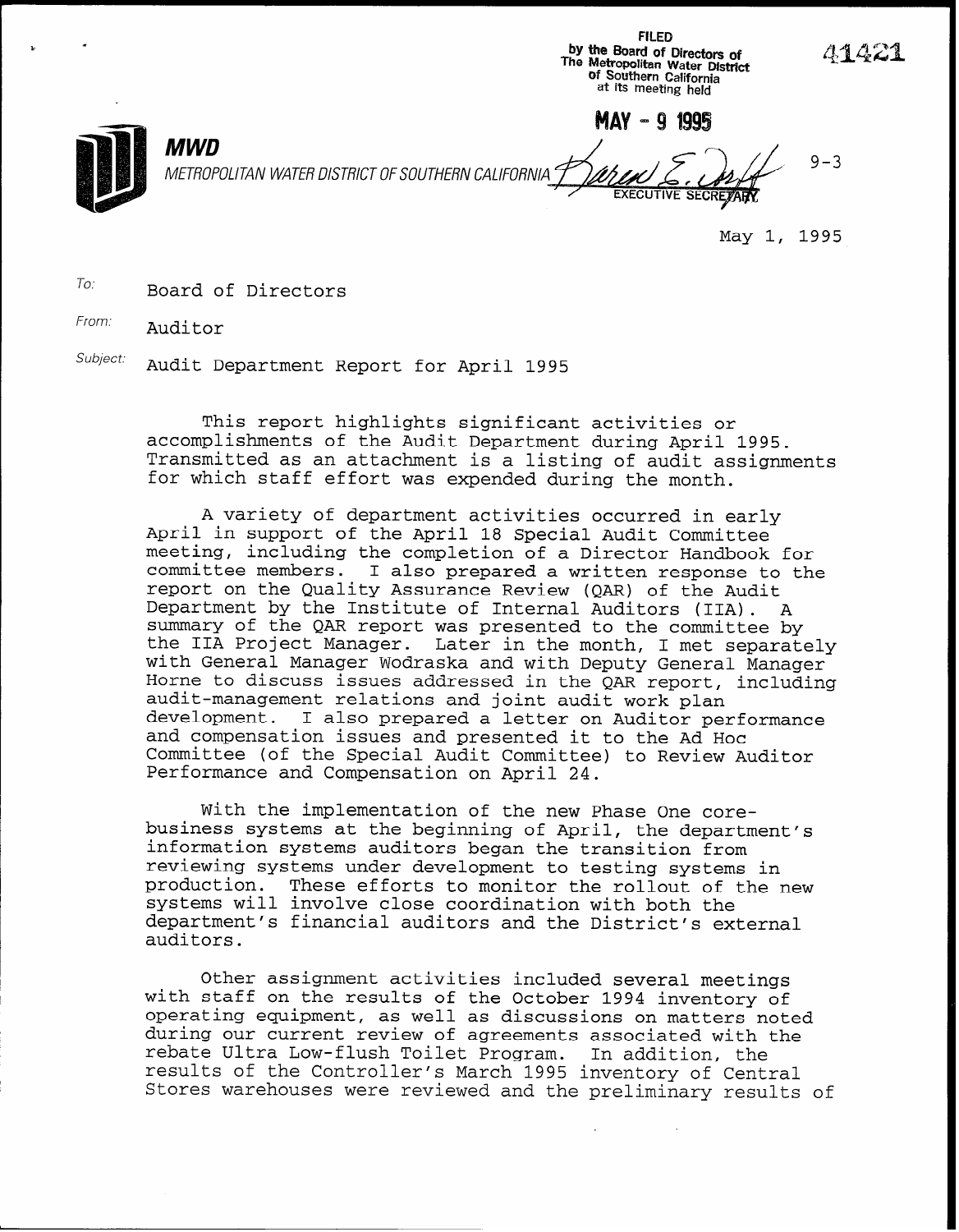Board of Directors

our review of certain office/warehouse facilities leases were provided to staff for review and comment. I also provided input and attended meetings related to the ongoing Business Resumption Planning project.

Interviews were conducted with applicants for the vacant Deputy Auditor III position on April 27 and 28. Several qualified candidates were identified during the process and an offer of employment is expected to be made in the near future.

Michael W. Honderp

 $MWH:10$ 

Attachment